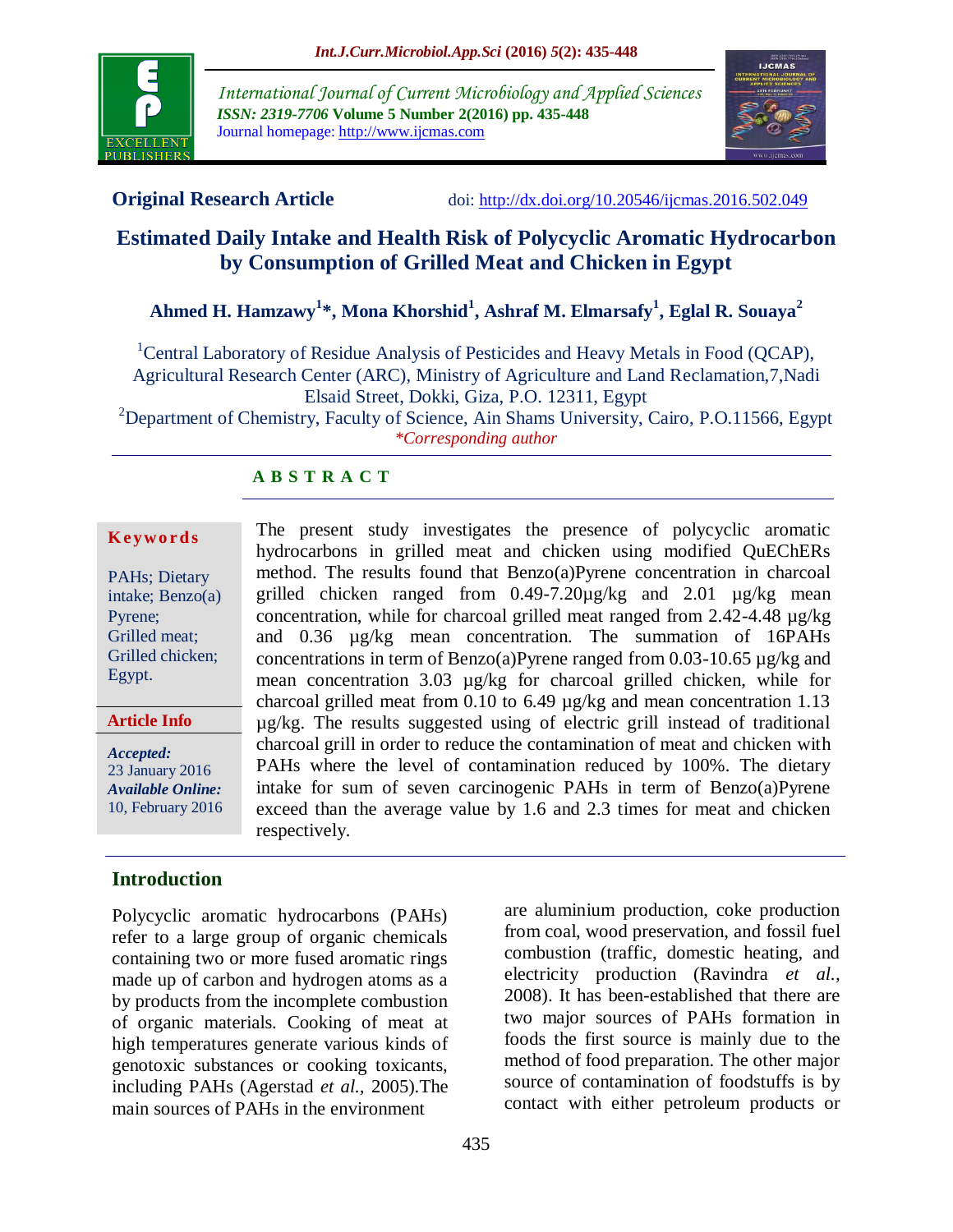coal tar products it would be possible to generate these naturally occurring PAHs in grilled foods (Kazerouni *et al.,* 2001).

PAHs can also form in meat cooked at high temperatures (Falcó *et al.,* 2005) and migrate through the food chain into hydrophobic compartments, and thus, accumulate in lipid components due to their lipophilic nature (Chen J and Chen S, 2005). However, according to (Richard *et al.,* 2008) significant levels of PAHs do not usually accumulate in the meat because PAHs rapidly metabolized in these species.

This accumulation could indirectly cause human exposure to PAHs through food consumption and thus might pose a human health threat (Lin D *et al.,* 2005).According to the Scientific Committee on Food (2002), PAHs showed clear evidence of mutagenicity/genotoxicity in somatic cells in experimental animals in vivo. They may be regarded as potentially genotoxic and carcinogenic to humans their carcinogenicity is initiated by their metabolic conversion in mammalian cells to diolepoxides that bind covalently to cellular macromolecules, including DNA, causing errors in DNA replication and mutation (Phillips DH and Grover PL, 1994).

Elbadry, (2010) Studied the effect of household cooking methods and some food additives on polycyclic aromatic hydrocarbons (PAHs) formation in chicken meat and concluded that chicken meat should be treated prior to cooking and thermal processing with food additives treatment that causing inhibition or prevention the formation of the PAHs during cooking.

The European Union suggested the analysis of the contents of 15+1 PAH com-pounds, which are classified as priority in food (EFSA, 2008). These 15+1 EU priority PAH are: naphthalene, Fluorene, fluoranthene, Benz(a)Anthracene, chrysene, Pyrene, Benzo(b) fluoranthene, Benzo(k) fluoranthene, Benzo(a) Pyrene, Acenaphthene, Phenanthrene, Anthracene, Acenaphthylene, Benzo(g,h,i)Perylene, Dibenz(a,h)Anthracene and Indeno(1,2,3 cd)Pyrene. Seven PAHs been classified by the USEPA as compounds of probable human carcinogens. These are Benzo(a) Anthracene, Benzo(b)fluoranthene, Benzo(k) fluoranthene, chrysene, Benzo(a) Pyrene, Dibenzo(a,h)Anthracene, and Indeno(1,2,3-cd) Pyrene(10). In September 2012, Benz(a) Anthracene, Benzo(b) fluoranthene, and chrysene were included in the assessment and recorded together with Benzo (a) Pyrene as a sum parameter (group of "PAH4"), as per Regulation (EU) number 835/2011.

The present study will monitor the extent of accumulation of PAHs in grilled meat and chicken in Giza governorate (Egypt), study how to reduce the contamination levels of PAHs in grilled meat and chicken and evaluate whether such contamination levels may pose risks to human health by calculation of the acceptable dietary intake (ADI).

## **Materials and Methods**

## **Reagents and Chemicals**

Acetone (Sigma-Aldrich, Taufkirchen, Germany, purity 99.8%), Acetonitrile (Sigma-Aldrich, Taufkirchen, Germany, purity > 99.9%), Toluene (Merck, Kenilworth, U.S.A. purity  $> 99.9\%$ ), Dichloromethane (CHROMASOLV, for HPLC, Sigma-Aldrich, Taufkirchen, Germany,  $\geq$ 99.8%), and n-hexane (CHROMASOLV, for HPLC, Sigma-Aldrich, Taufkirchen, Germany, purity > 99.0%) were the solvents used. Agilent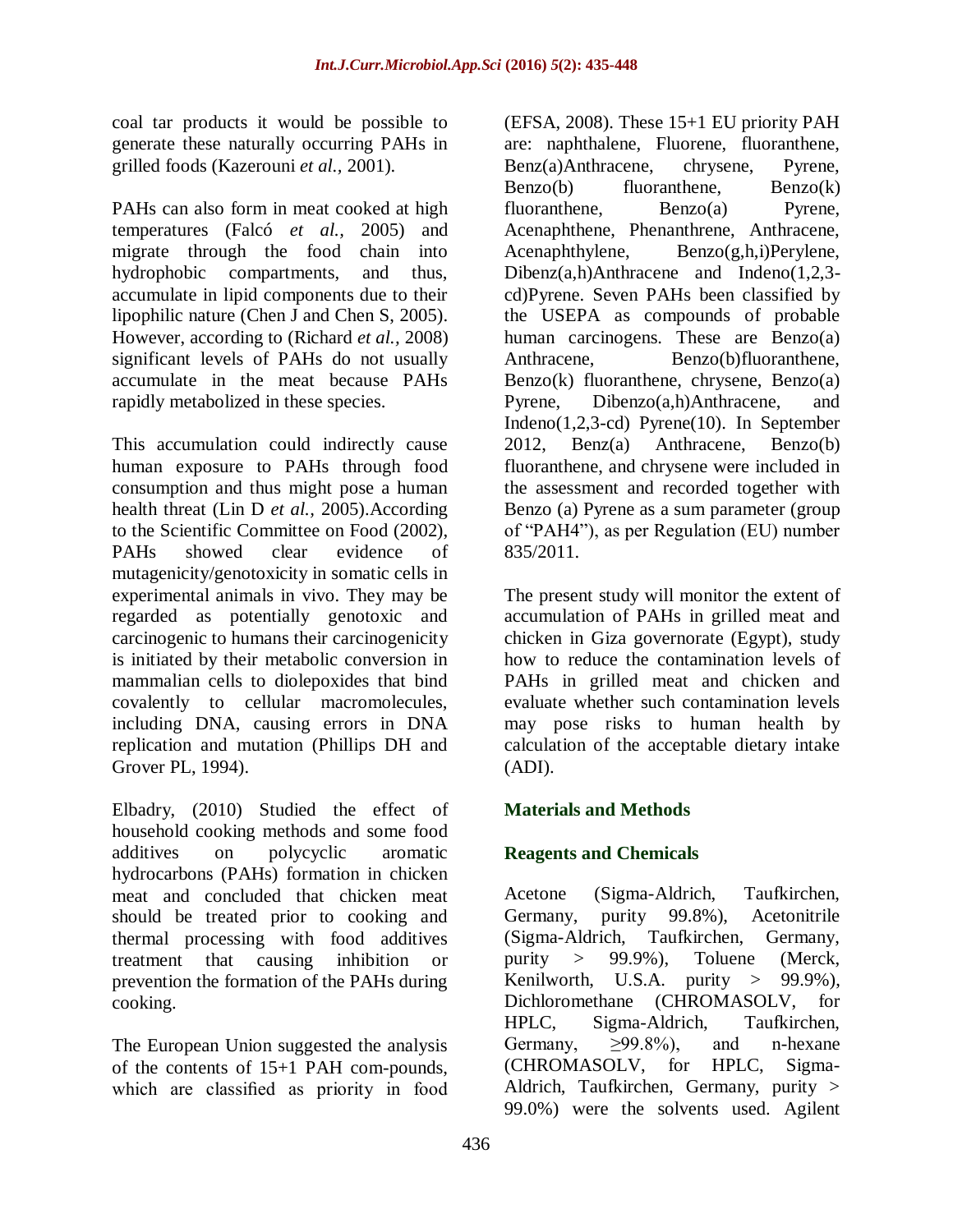(Stuttgart, Germany) QuEChERs salts and buffers were pre-packaged in anhydrous packages for EN 15662 containing 4 g magnesium sulphate (MgSO4), 1 g sodium chloride (NaCl), 1 g sodium citrate, and 0.5 g disodium citrate sesquihydrate. Silica gel  $(60-120$ mesh, Fluka) activated at  $150^{\circ}$ C for 12 hours prior to use. A stock solution of 1000 µg/mL concentration contain 14 PAHs includes Naphthalene, Fluorene, Fluoranthene, Benz(a) Anthracene, Chrysene, Pyrene, Benzo(b) Fluoranthene, Benzo(k)Fluoranthene, Benzo(a)Pyrene, Acenaphthene, Phenanthrene, Anthracene, Acenaphthylene, and Pyrene-d10 (surrogate standard) and reference standards obtained from Sigma-Aldrich with purity > 95% were prepared, while Benzo (g,h,i) Perylene and Dibenz (a,h) Anthracene were obtained as readymade of 100 µg/mL in methylene chloride and Indeno(1,2,3-cd)Pyrene 200 µg/mL in methanol. All standard bring from Sigma-Aldrich, Taufkirchen, Germany. A working solution of 1.0  $\mu$ g/mL concentration contain all 16 PAHs was prepared in toluene. Calibration mixtures with concentration 2, 10, 50, 100, and 500 ng/mL were prepared from serial dilution of the working solution in toluene where pyrene-d10 maintained at level 50 ng/mL in all calibration levels and all stored in refrigerator at  $4^{\circ}$ C.

## **Apparatus**

PFTE or polyethylene 50mL tubes with screw cap and 15 mL tubes contain 1g magnesium sulphate were obtained for sample extraction. Centrifuge up to 4000 rpm (Heraeus Labofuge 400), Vortex, Automatic Pipettes (Hirschman Laborgerate) suitable for handling volumes of 10 µL to 100 µL and 100 µL to 1000 µL, 10 mL solvent dispenser (Hirschman Laborgerate) for Acetonitrile. The glassware washed with detergent and water then rinsed

with acetone and dried at 90oC before use. Various type of grilling equipment was use for home grilling. In present study, two commonly used two grilling methods were used, traditional disposable charcoal grill unit and electric grill unit.

Agilent 6890N series gas chromatography instrument equipped with 5975 series mass selective detector and Agilent GC Column of model J&W HP-5ms Ultra Inert with the specifications (30 m length, 0.25 mm internal diameter, and 0.25 µm film thicknesses) used for both qualitative and quantitative determination of PAHs.

# **Sampling Procedure**

## **Monitoring Samples**

Total of 60 samples belonging to two different species (Chicken and Meat) ready to eat cooked via charcoal grill collected randomly from different regions in Giza Governorate. All samples collected during the period of November up to December 2014 to determine the concentrations of PAHs. A representative sample of about one kilogram of each was collected from the local market in Giza completely homogenized in a food mixer then stored in a freezer at −20∘C. and stored freezer until analysis.

### **Processing Samples**

Three replicates of meat and chicken grilled using the traditional disposable charcoal grills. The distance between burning coals and meat or chicken was approximately 20 cm; the temperature at the surface of the sample ranged between 120-180 °C. In addition, another three replicates of each grilled using 2000-Watt electric grill at distance of 5 cm away from meat or chicken while water is placed in the dish coated with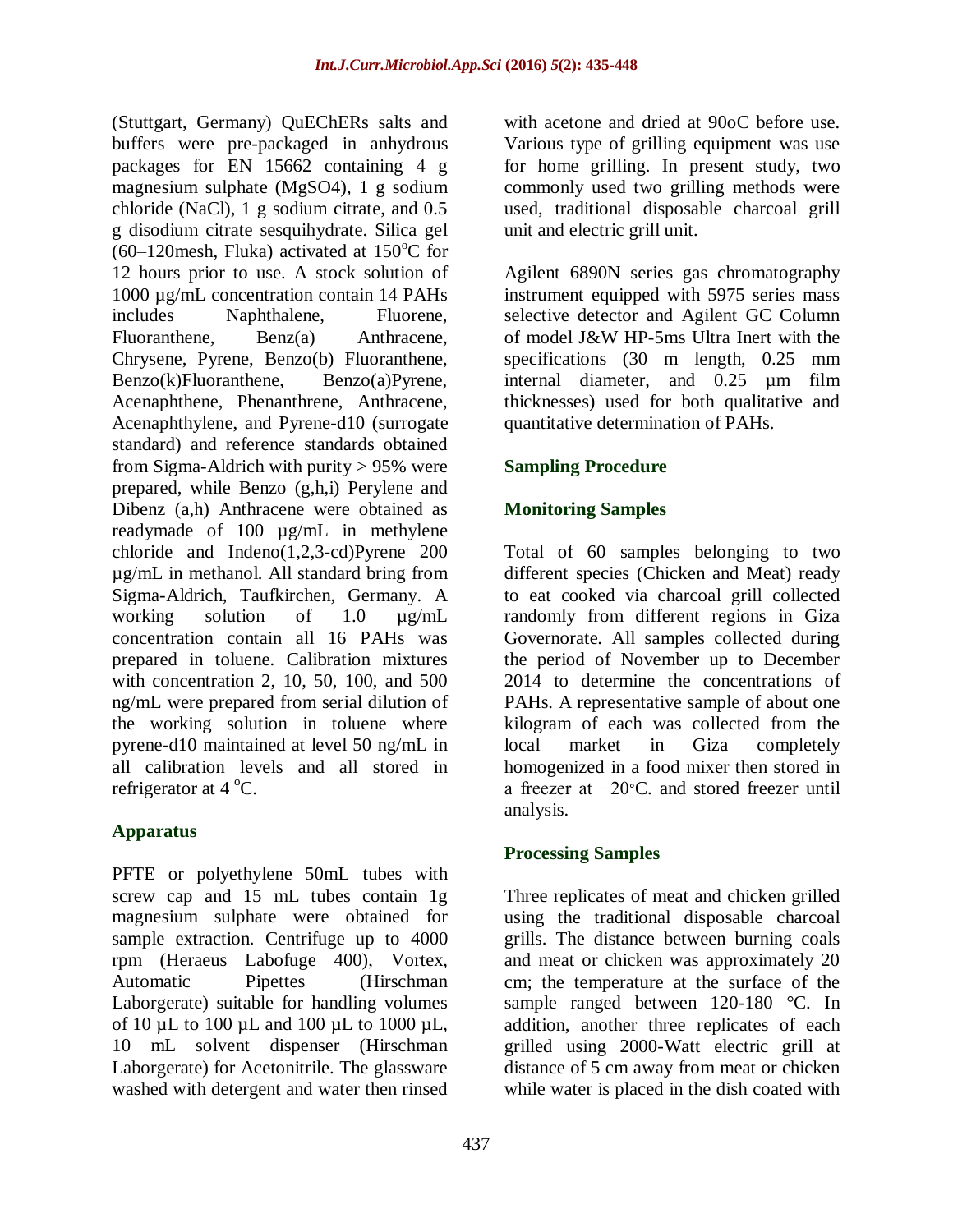Teflon material under the electric coal to collect the fat and prevent the formation of smoke.

Sample preparation, sample processing and sub-sampling to obtain analytical portions should take place before visible deterioration occurs and shall ensure that samples not contaminated during sample preparation. Glassware should be rinse with high purity acetone or hexane before use to minimize the risk of contamination. (Commission regulation, 333/2007).

## **Extraction Procedure**

About 10 g of each sample was weighted in 50 mL Teflon centrifuge tube, pyrene-d10 was added which acts as surrogate standard of 50 µg/kg, and sample processed extraction using QuEChERs method as described in (Mona Khorshid *et al.,* 2015).

The validity of this method were already confirmed through our previous published research article showing the recoveries varied from 56 to 114%, limits of detection  $(S/N = 3)$  varied from 0.33 to 1.9 and limits of quantification was  $2 \mu g/kg$  and showed a good linearity from 2 to 50 µg/ml with (r2 0.996 to 0.999). The measurement uncertainty expressed as expanded uncertainty and in terms of relative standard deviation (at 95% confidence level) is 12%.

### **Results and Discussion**

## **Monitoring Results**

Table 1 summarized the results obtained from the analysis of PAHs  $(\mu g/kg)$  in grilled Meat collected from Giza Governorate by using traditional disposable charcoal grill unit. The results in table 1 showed that 100% of the analysed samples contaminated with Acenaphthylene  $(4.43-54.54 \text{ µg/kg})$ ,

Anthracene (2.48-46.5 µg/kg), Fluoranthene (3.44-56.5 µg/kg), Fluorene (3.68-102.64 µg/kg), Naphthalene (11.8-277.16 µg/kg), and Phenanthrene  $(12.46-237.37 \text{ }\mu\text{g/kg})$ with the mentioned concentration range. 97% contaminated with Pyrene (3.13-49.4 µg/kg), 93% contaminated with Acenaphthene (2.18-26.85 µg/kg) and Chrysene (1.07-18.86 µg/kg), 73% with Benzo(a)Anthracene (0.88-7.93µg/kg), 50% with Benzo(b) Fluoranthene (1.69-9.76) µg/kg). Only 10% with Benzo(a)Pyrene  $(2.42-4.48 \mu g/kg)$  and Benzo $(g,h,i)$ Perylene  $(2.15-5.78 \quad \mu g/kg)$  while Benzo(k) Fluoranthene , Dibenz(a,h) Anthracene and Indeno(1,2,3-cd)Pyrene were not detected in all meat samples. The results also showed that the range of Benzo(a)Pyrene was (2.42- 4.48 µg/kg) which is lower than estimated by IARC (International Agency Research on Cancer) to contain  $10.5 \mu g/kg$  and higher than that estimated to contain  $0.5 \mu g/kg$ (Abou-Arab *et al.,* 2014).

It witnessed from the results that all collected grilled meat samples contaminated with 2 to 3 ring group of lower molecular weight PAHs such as Acenaphthylene, Anthracene, Fluoranthene, Fluorene, Naphthalene, and Phenanthrene that have significant acute toxicity to some organisms. A list of all PAHs quantified and their carcinogenic (IARC) classifications could be summarized in (IARC, 2010); Group 1 "carcinogenic to humans," Group 2A "probably carcinogenic to humans," and Group 2B "possibly carcinogenic to humans".

Kalberlah *et al.,* (1995), calculate PAHs in term of Benzo(a)Pyrene, the toxic equivalent concentration "TEQ" which is the best way to evaluation is the most popular method used to identify the toxicity of PAHs. The summation of seven PAHs (Σ7PAHs) from group 1, 2A, and 2B, and present them here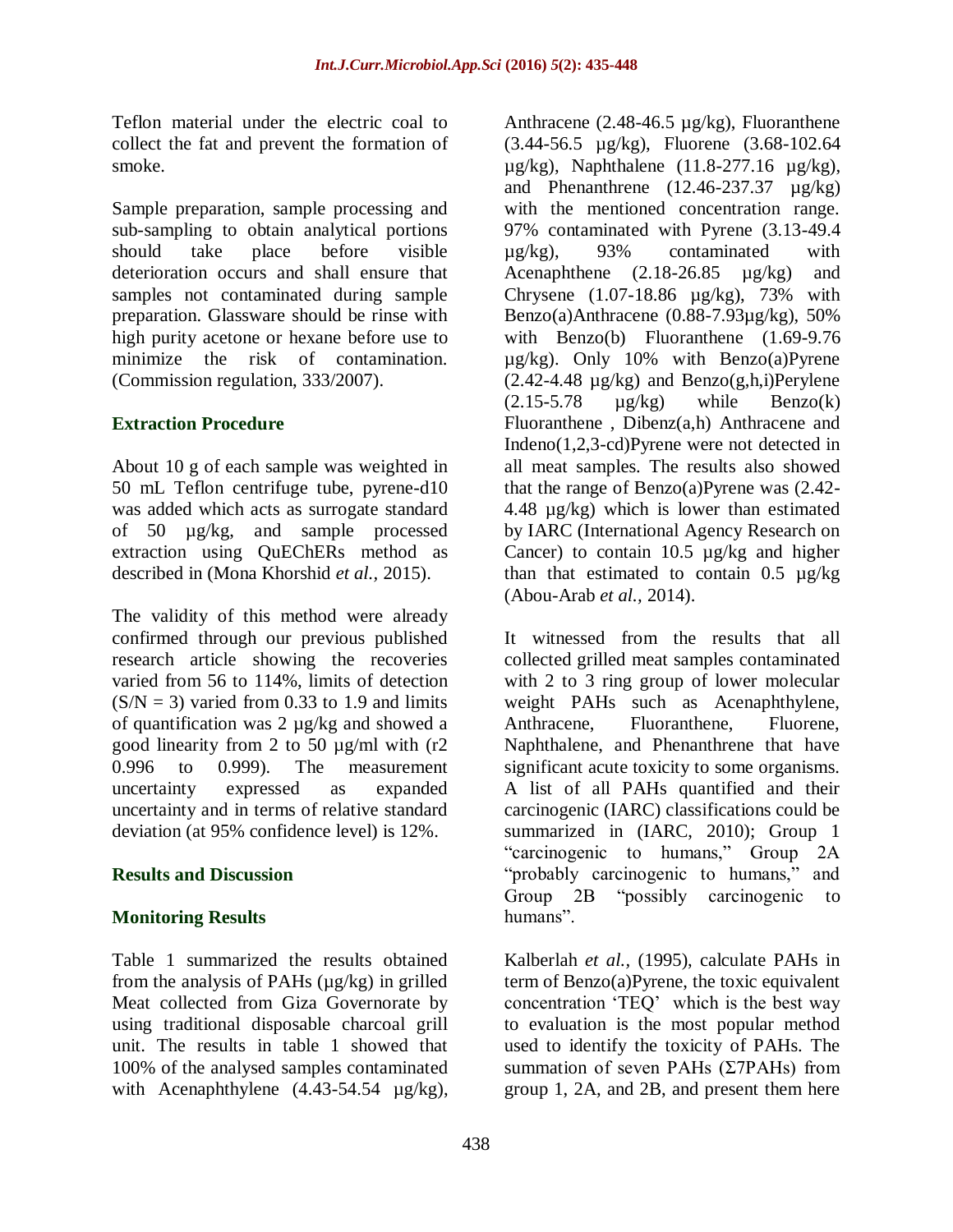as "potentially carcinogenic PAHs" were calculated in term of Benzo(a)Pyrene. The Σ7PAHs included the following PAHs: Benzo(a)Pyrene, Benz(a)Anthracene, Benzo(b) Fluoranthene, Benzo(k) Fluoranthene, Indeno(1,2,3-cd)Pyrene, Dibenz(a,h) Anthracene, Chrysene and the total 16 PAHs in term of  $B(a)P(\mu g/kg)$ .

Where toxicity equivalency concentrations (TEQs) calculated as the product of the values obtained by multiplying TEF values with concentrations of PAHs, as follows:

$$
TEQ = (C_i \times TEF_i)
$$
 (1)

TEQ: Toxic equivalent concentration, Ci: Concentration of PAH<sub>i</sub>, TEF<sub>i</sub>: Toxic Equivalency Factor

The results in tables 1 and 3, showed that grilled meat samples of ID ( 3,5 and 17 ) record the highest concentrations of Benzo(a)Pyrene ( 4.05, 4.48, 2.42 µg/kg respectively), also the highest sum of 16 PAHs in term of Benzo(a) Pyrene (7.18, 6.44, 3.26 µg/kg respectively), however samples of ID  $(3, 5, and 8)$  record the highest sum of 7 carcinogenic EU PAHs (5.98, 5.75,1.78 µg/kg respectively), which indicate the presence of a relation between the presence of Benzo(a)Pyrene and the seven carcinogenic EU PAHs.

The results in table 2 showed that 100% of the analysed samples contain Anthracene, Fluoranthene, Fluorene, Phenanthrene and Pyrene with results range (2.5-45.9, 415- 67.16, 3.28-31.95, 12.19-207.03 and 4.33- 48.49 µg/kg) respectively, 97 % Acenaphthylene and Naphthalene (1.6-27.9, 1.29-57.88 µg/kg), 90 % Acenaphthene (1.3- 12.43  $\mu$ g/kg), 80 % Benzo(a)Anthracene, Chrysene (0.31-17.04,0.52-23.14 µg/kg),77% Benzo(b)Fluoranthene (0.44- 13.02 µg/kg), 50% Benzo(a)Pyrene (0.49- 7.2 µg/kg), 27% Indeno(1,2,3-cd)Pyrene

 $(0.82-4.25 \quad \mu$ g/kg), 17% Benzo(g,h,i)Perylene ( $0.32-3.92 \mu g/kg$ ), 13% Benzo(k)Fluoranthene ( 0.72-4.01 µg/kg) and only 3% of the analysed samples contain Dibenz (a,h)Anthracene (0.49-2.74  $\mu$ g/kg).

Summation of seven PAHs (Σ7PAHs) and the total 16 PAHs in term of  $B(a)P(\mu g/kg)$ . The results summarized in table 3.

From tables 2 and 3, the results showed that grilled Chicken samples of ID (8,15 and 16) was record the highest Benzo(a)Pyrene concentrations  $(7.2, 6.22, 6.48 \mu g/kg)$ respectively), and also show the highest sum of 16 PAHs in term of Benzo(a)Pyrene (14.17, 9.96, 9.95 µg/kg, respectively) and the highest sum of 7 carcinogenic EU PAHs (13.40, 9.11, 9.16 µg/kg respectively) which indicate that there is a relation between the presence of Benzo(a)Pyrene and the presence of 7 carcinogenic EU PAHs and also with the sum of 16 PAHs in term of Benzo(a)Pyrene likely concluded in meat results. The level of Benzo(a)Pyrene was more than EU regulation limit 2 µg/kg for about 10% of meat and about 57% of chicken samples.

The study indicates that the charcoal grilling has a significant effect on increasing the concentration of PAHs in grill meat and chickens samples, these findings are in agreement with that mentioned by (Phillips, 1999); where the barbecued meat total PAHs were found to be present at levels up to 164 µg/kg with Benzo(a)Pyrene being present at levels as high as 30 µg/kg.

## **Study the Effect of Grilling Method on the Contamination Levels of PAHs in Grilled Meat and Chicken**

In this study, three replicates of meat and chicken grilled using both traditional charcoal grill and electric grill methods then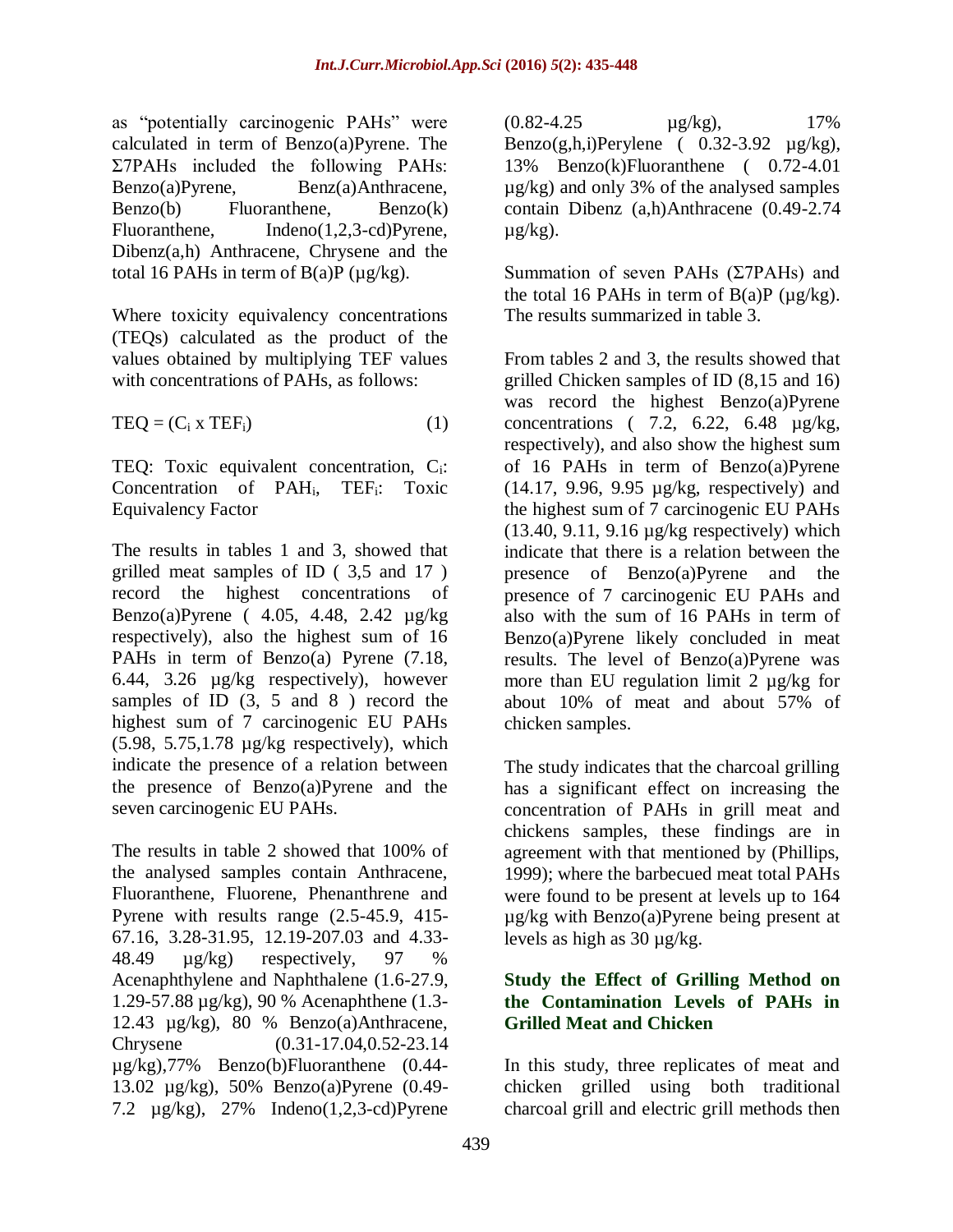analysed. The mean concentration of each three replicates collected and summarized in table 4.

Reduction percentage  $(\%) = 100*(\text{Conc.})$ found using charcoal grill - Conc. found using charcoal grill) / Conc. found using charcoal grill (2)

The results showed that significant reduction of PAHs contamination levels after cooking meat and chicken taken from the same raw material with electric grill where the sum of seven carcinogenic PAHs in term of B(a)P fall from 0.990 using traditional charcoal grill to 0.000 µg/kg for chicken and from 12.152 using traditional charcoal grill to 0.022 µg/kg, also the total sum of all 16 PAHs in term of B(a)P reduced from 1.600 to 0.038 µg/kg for chicken and from 13.425 to 0.048 µg/kg for meat compared to traditional charcoal grill where the reduction percentage approach to be 100% using electric grill in meat and chicken, also the level of B(a)P was reduced in chicken sample from 6.89 µg/kg to not detected after using electric grill. The results indicates the efficacy of using electric grill instead of traditional charcoal grill in meat and chicken cooking on reducing the contamination with PAHs during grilling.

## **Dietary Exposure Estimates**

The dietary exposure assessment is based on the occurrence data of PAHs concentration and consumption of the corresponding food categories. All the calculations below based on the mean concentrations of PAHs obtained from analysis of thirty samples of meat and chicken to represent the central tendency of the distribution, the use of mean concentrations would represent in the most realistic picture for long-term dietary exposure (EFSA, 2008). The assessment of dietary exposure was based on Estimated

Daily Intake (EDI) which was compared to Acceptable Daily Intake (ADI) and was expressed as a percentage (ADI%) (Joint FAO/WHO, 1997).The Acceptable Daily Intake (ADI) which is the estimated amount of a substance in food (expressed on a bodyweight basis) that can be ingested daily over a lifetime without appreciable health risk to the consumer could also be used to predict the dietary intake of PAHs. The estimated dietary intake of PAHs in a given food is obtained by multiplying the residue level in the food by the amount of that food consumed. All calculations for the determination of EDI were according to international guidelines (WHO, GENEVA 2006),).

The Estimated Average Daily Intake (EADI) of PAHs can be calculated by the following equation

EADI, expressed in µg/kg body weight/day  $=$  Fi x Ri (3)

Fi = Food consumption of the relevant commodity (kg/day),

Ranges and sum of  $B(a)P$ ,  $\Sigma$ 7PAHs (Benzo(a)Pyrene, Benz(a) Anthracene, Benzo(b)Fluoranthene, Benzo(k) Fluoranthene, Indeno(1,2,3-cd) Pyrene, Dibenz(a,h) Anthracene, Chrysene) in term of  $B(a)P$  and  $\Sigma16PAHs$  in term of  $B(a)P$  are summarize in table 5. Chicken samples record the higher mean concentration of B(a)P, Σ7PAHs and Σ16PAHs in term of B(a)P when compared with meat samples. The difference is probably due to variation in fat content this is because when fat drops onto the charcoals the high temperature PAHs formed. Therefore, smoke carries the PAHs onto the surface of the chicken. The results in Table5 indicate a certain relationship between the amount of B (a)P and total amount of Σ16PAHs.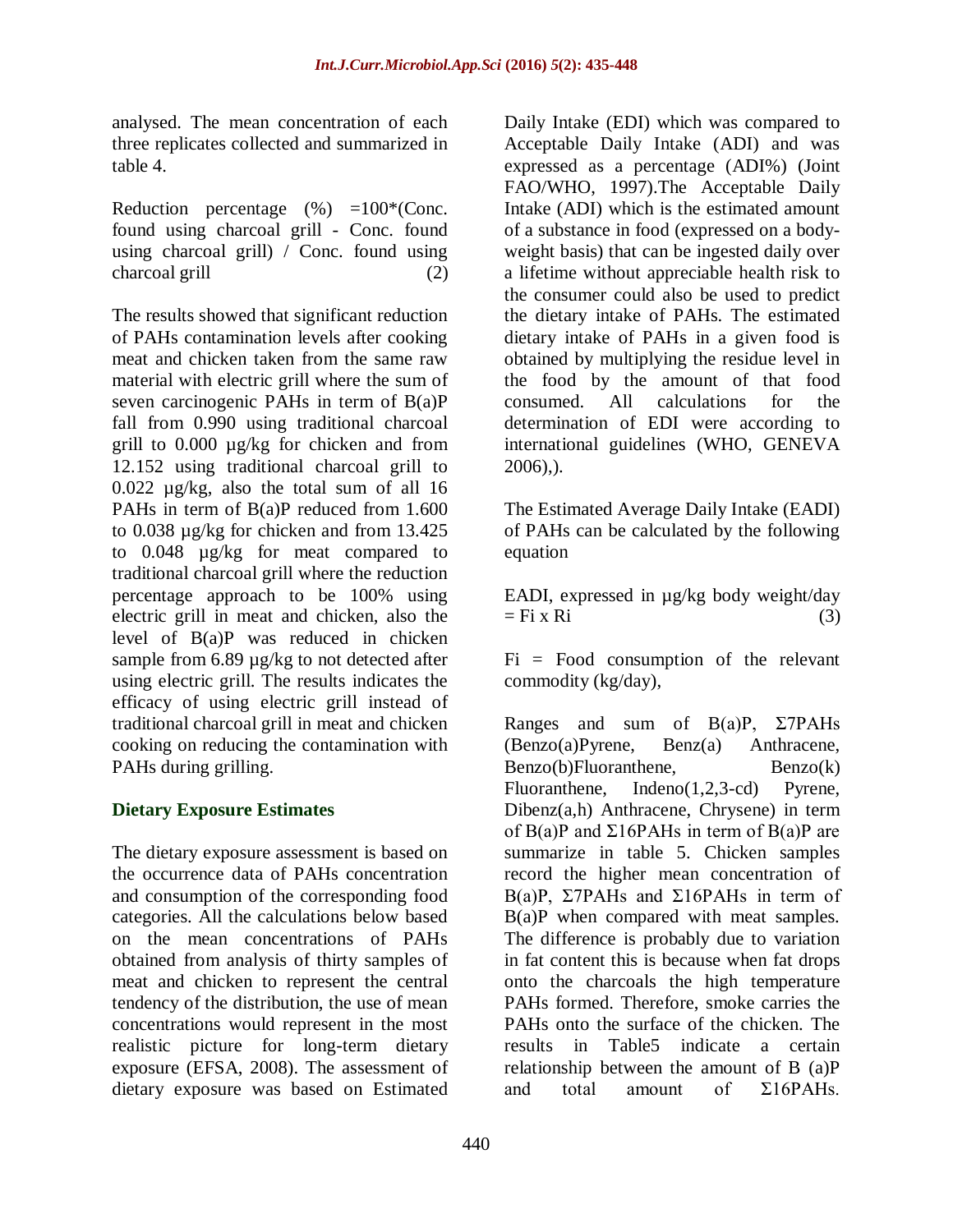|                              |        |                |        |       |        |        |        | <b>Sample ID</b> |        |       |        |        |       |       |       |
|------------------------------|--------|----------------|--------|-------|--------|--------|--------|------------------|--------|-------|--------|--------|-------|-------|-------|
| <b>Compounds</b>             |        | $\overline{2}$ | 3      | 4     | 5      | 6      | 7      | 8                | 9      | 10    | 11     | 12     | 13    | 14    | 15    |
| Acenaphthene                 | N.D    | 7.24           | 26.85  | 3.94  | 13.06  | 6.59   | 9.22   | 14.05            | 8.53   | 3.05  | 7.22   | 12.37  | 4.3   | 10.29 | 3.25  |
| <b>Acenaphthylene</b>        | 54.45  | 6.32           | 39.95  | 36.44 | 18.58  | 19.73  | 18.3   | 6.19             | 12.79  | 33.77 | 13.14  | 42.23  | 5.75  | 23.45 | 5.75  |
| Anthracene                   | 13.78  | 12.33          | 46.5   | 6.92  | 25.33  | 17.29  | 26.95  | 33.38            | 18.32  | 9.66  | 14.9   | 24.04  | 7.54  | 16.78 | 7.21  |
| <b>Benzo</b> [a]Anthracene   | .93    | 3.14           | 12.07  | 1.1   | 7.81   | 2.01   | 4.41   | 7.93             | 2.82   | 1.15  | l.58   | 3.71   | 0.88  | 5.03  | 1.33  |
| <b>Benzo</b> [a]Pyrene       | N.D    | N.D            | 4.05   | N.D   | 4.48   | N.D    | N.D    | N.D              | N.D    | N.D   | N.D    | N.D    | N.D   | N.D   | N.D   |
| <b>Benzo</b> [b]Fluoranthene | N.D    | N.D            | 7.07   | N.D   | 4.74   | 3.47   | 4.04   | 9.76             | 3.58   | N.D   | N.D    | N.D    | N.D   | N.D   | N.D   |
| Benzo[g,h,i]Perylene         | N.D    | N.D            | N.D    | 2.46  | N.D    | 5.78   | 2.15   | N.D              | N.D    | N.D   | N.D    | N.D    | N.D   | N.D   | N.D   |
| <b>Benzo</b> [k]Fluoranthene | N.D    | N.D            | N.D    | N.D   | N.D    | N.D    | N.D    | N.D              | N.D    | N.D   | N.D    | N.D    | N.D   | N.D   | N.D   |
| <b>Chrysene</b>              | 3.14   | 4.93           | 18.86  | 2.09  | 11.98  | 5.36   | 7.95   | 13.09            | 6.12   | 2.6   | 3.62   | 7.12   | 2.38  | 8.49  | 2.54  |
| Dibenz[a,h]Anthracene        | N.D    | N.D            | N.D    | N.D   | N.D    | N.D    | N.D    | N.D              | N.D    | N.D   | N.D    | N.D    | N.D   | N.D   | N.D   |
| Fluoranthene                 | 14.97  | 17.53          | 56.5   | 8.89  | 32.92  | 17.55  | 28.69  | 44.16            | 20     | 13.99 | 15.37  | 28.9   | 8.24  | 20.81 | 8.39  |
| Fluorene                     | 26.99  | 16.72          | 102.64 | 15.46 | 26.12  | 43.78  | 24     | 25.27            | 27.96  | 1.43  | 25.5   | 49.31  | 11.22 | 28.5  | 9.37  |
| Indeno[1,2,3-cd]Pyrene       | N.D    | N.D            | N.D    | N.D   | N.D    | N.D    | N.D    | N.D              | N.D    | N.D   | N.D    | N.D    | N.D   | N.D   | N.D   |
| <b>Naphthalene</b>           | 119.89 | 12.78          | 277.16 | 76.19 | 200    | 339.53 | 145.85 | 25.98            | 137.55 | 20.61 | 121.47 | 140.55 | 36.29 | 71.98 | 25.69 |
| Phenanthrene                 | 69.01  | 55.84          | 237.37 | 36.82 | 123.67 | 98.06  | 116.87 | 145.38           | 90.97  | 51.43 | 80.65  | 140.48 | 40.84 | 84.13 | 32.67 |
| <b>Pyrene</b>                | 9.57   | 14.43          | N.D    | 8.72  | 24.1   | 16.01  | 21.62  | 49.4             | 15.89  | 12.37 | 12.92  | 23.92  | 7.85  | 14.01 | 8.14  |

Table.1 PAHs Levels (µg/kg) in Grilled Meat Collected from Giza Governorate by using Traditional Disposable Charcoal Grill Unit

| <b>Compounds</b>             |       |           |      |       |              |       |       | <b>Sample ID</b> |       |       |       |       |       |       |       |
|------------------------------|-------|-----------|------|-------|--------------|-------|-------|------------------|-------|-------|-------|-------|-------|-------|-------|
|                              | 16    | 17        | 18   | 19    | 20           | 21    | 22    | 23               | 24    | 25    | 26    | 27    | 28    | 29    | 30    |
| Acenaphthene                 |       | 6.21      | l.58 | 4.41  | 2.45         | 3.87  | 11.03 | 8.85             | 4.01  | 6.3   | 13.65 | 14.44 | 2.18  | 9.27  | 6.42  |
| Acenaphthylene               | 23.45 | 15.33     | 4.75 | 1.96  | 4.43         | 9.99  | 24.04 | 18.34            | 11.11 | 14.   | 31.38 | 38.47 | 10.92 | 26.91 | 21.2  |
| Anthracene                   | 12.35 | 19.33     | 2.48 | 10.09 | 6.54         | 12.12 | 30.13 | 16.66            | 12.58 | 12.8  | 33.51 | 29.5  |       | 25.64 | 11.69 |
| <b>Benzo</b> [a]Anthracene   | 1.64  | 2.3       | 0.68 | 2.06  | 0.88         | 1.72  | 5.94  | 2.65             |       | 2.2   | 5.82  | 6.21  | .94   | 6.43  | 2.48  |
| <b>Benzo</b> [a]Pyrene       | N.D   | 2.42      | N.D  | N.D   | N.D          | N.D   | N.D   | N.D              | N.D   | N.D   | N.D   | N.D   | N.D   | N.D   | N.D   |
| <b>Benzo</b> [b]Fluoranthene | N.D   | 2.14      | N.D  | 2.03  | $_{\rm N.D}$ | N.D   | 4.8   | 2.94             | 1.69  | 2.36  | 5.33  | 5.07  | N.D   | 4.54  |       |
| Benzo[g,h,i]Perylene         | N.D   | N.D       | N.D  | N.D   | N.D          | N.D   | N.D   | N.D              | N.D   | N.D   | N.D   | N.D   | N.D   | N.D   | N.D   |
| <b>Benzo</b> [k]Fluoranthene | N.D   | N.D       | N.D  | N.D   | N.D          | N.D   | N.D   | N.D              | N.D   | N.D   | N.D   | N.D   | N.D   | N.D   | N.D   |
| <b>Chrysene</b>              | 3.68  | 4.94      | 1.07 | 3.5   | 1.6          | 2.97  | 10.51 | 3.92             | 3.41  | 3.71  | 12.08 | 10.93 | 3.69  | 8.79  | 4.47  |
| Dibenz[a,h]Anthracene        | N.D   | N.D       | N.D  | N.D   | N.D          | N.D   | N.D   | N.D              | N.D   | N.D   | N.D   | N.D   | N.D   | N.D   | N.D   |
| <b>Fluoranthene</b>          | 16.52 | .72<br>21 | 3.44 | 3.54  | 8.01         | 13.91 | 32.11 | 16.39            | 13.85 | 14.86 | 40.48 | 32.74 | 9.3   | 27.36 | 13.01 |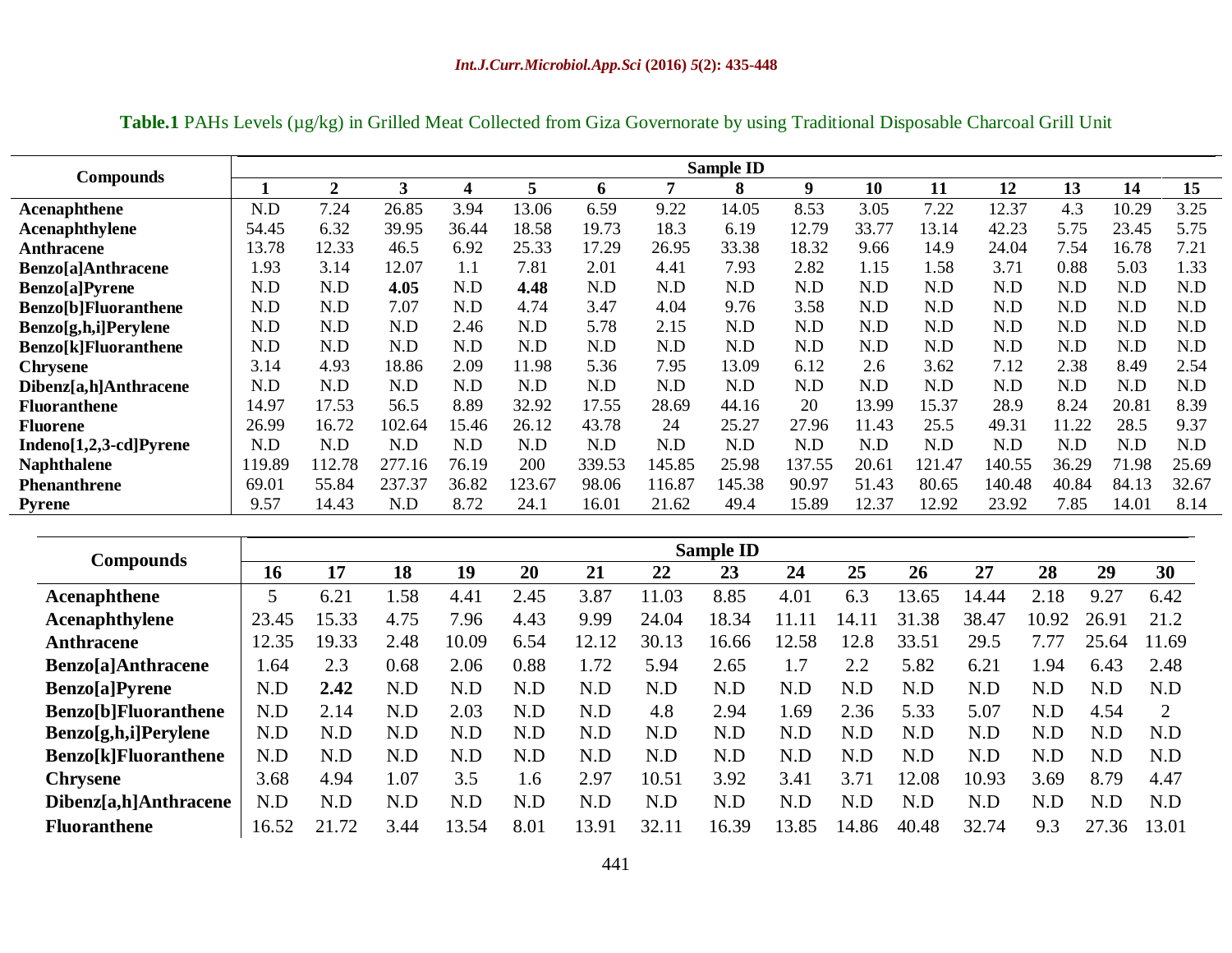#### *Int.J.Curr.Microbiol.App.Sci* **(2016)** *5***(2): 435-448**

| <b>Fluorene</b>                | 17.01 | 1.89  | 3.68   | 12.19 | 6.43   | 13.21 | 24.94  | 28.67  | 18.62 |             | 19.62 33.99 | 43.27  | 8.78  | 23.54 21.59 |     |
|--------------------------------|-------|-------|--------|-------|--------|-------|--------|--------|-------|-------------|-------------|--------|-------|-------------|-----|
| Indeno[1,2,3-cd]Pyrene $\vert$ | N.D   | N.D   | N.D    | N.D   | N.D    | N.D   | N.D    | N.D    | N.D   | N.D         | N.D         | N.D    | N.D   |             | N.D |
| <b>Naphthalene</b>             | 42.27 | 46.56 | 12 Q7  |       | 14.39  | 27.28 | 37.67  | 48.27  | 34.95 | 21.46 55.56 |             | 60.94  | 15.89 | 32.66 36.27 |     |
| <b>Phenanthrene</b>            | 69.01 | 55.84 | 237.37 | 36.82 | 123.67 | 98.06 | 116.87 | 145.38 | 90.97 | 51.43       | 80.65       | 140.48 | 40.84 | 84.13 32.67 |     |
| <b>Pyrene</b>                  | 9.57  |       |        |       | 24.    | 16.01 | 21.62  | 49.4   | 15.89 | 12.37       | 12.92       | 23.92  | 7.85  |             |     |

N.D: Not Detected,

### Table.2 PAHs Levels (µg/kg) in Grilled Chicken Collected from Giza Governorate by using Traditional Disposable Charcoal Grill Unit

|                            |       |                |                |       |        |       |        | <b>Sample ID</b> |       |       |        |       |        |       |        |
|----------------------------|-------|----------------|----------------|-------|--------|-------|--------|------------------|-------|-------|--------|-------|--------|-------|--------|
| <b>Compounds</b>           |       | $\overline{2}$ | $\overline{3}$ | 4     | 5      | 6     | 7      | 8                | 9     | 10    | 11     | 12    | 13     | 14    | 15     |
| Acenaphthene               | 3.25  | 8.41           | N.D            | 1.55  | 8.1    | 4.82  | 11     | 10.49            | 7.4   | 3.24  | 12.43  | 2.59  | 5.6    | 5.92  | 8.51   |
| Acenaphthylene             | 5.79  | 11.07          | 3.04           | 3.83  | 27.93  | 3.82  | 7.6    | 6.59             | 3.43  | 5.27  | 20.52  | 5.03  | 7.3    | 12.03 | 12.3   |
| <b>Anthracene</b>          | 11.3  | 10.17          | 3.55           | 6.16  | 21.89  | 17.09 | 42.87  | 38.63            | 27.18 | 15.05 | 28.85  | 4.51  | 24.81  | 17.05 | 45.9   |
| <b>Benzo</b> [a]Anthracene | 2.48  | 2.63           | 0.72           | 1.13  | 10.51  | 2.66  | 8.91   | 17.04            | 3.38  | 2.21  | 7.32   | 0.31  | 2.16   | 4.91  | 9.86   |
| <b>Benzo</b> [a]pyrene     | 0.65  | 0.49           | N.D            | N.D   | 4.49   | 2.29  | 3.35   | 7.2              | N.D   | N.D   | 1.95   | N.D   | N.D    | 0.87  | 6.22   |
| Benzo[b]fluoranthene       | 2.18  | 2.5            | N.D            | 1.01  | 8.54   | 4.06  | 6.24   | 13.02            | 3.2   | 2.42  | 5.19   | 0.44  | N.D    | 4.04  | 7.53   |
| Benzo[g,h,i]Perylene       | 0.58  | 0.88           | N.D            | N.D   | 1.37   | 2.31  | 2.43   | 3.92             | N.D   | N.D   | 0.74   | N.D   | N.D    | 0.32  | 1.46   |
| Benzo[k]fluoranthene       | N.D   | N.D            | N.D            | N.D   | 4.01   | 2.9   | 3.58   | N.D              | 2.53  | 0.72  | N.D    | N.D   | N.D    | N.D   | N.D    |
| <b>Chrysene</b>            | 4.45  | 4.39           | 1.05           | 2.2   | 17.52  | 6.06  | 13.69  | 23.14            | 6.2   | 5.43  | 14.68  | 1.03  | 4.05   | 10.28 | 16.49  |
| Dibenz[a,h]Anthracene      | 0.58  | N.D            | N.D            | N.D   | 1.28   | N.D   | N.D    | 2.74             | N.D   | N.D   | N.D    | N.D   | N.D    | N.D   | 0.91   |
| <b>Fluoranthene</b>        | 16.61 | 14.34          | 4.71           | 8.71  | 36.08  | 25.31 | 54.87  | 61.47            | 29.49 | 23.17 | 41.66  | 6.52  | 30.59  | 29.55 | 67.18  |
| <b>Fluorene</b>            | 12.88 | 17.79          | 3.67           | 8.35  | 26.54  | 22.61 | 26.72  | 30.24            | 29.93 | 11.06 | 20.17  | 7.65  | 13.89  | 11.74 | 27.95  |
| $Indeno[1,2,3-cd]pyrene$   | 0.82  | 0.96           | N.D            | N.D   | 1.92   | N.D   | N.D    | 4.25             | N.D   | N.D   | 1.04   | N.D   | N.D    | N.D   | 2.29   |
| <b>Naphthalene</b>         | 23.99 | 57.88          | 12.75          | 15.91 | 46.15  | 53.52 | 35.59  | 26.23            | 6.78  | 18.92 | 33.2   | 18.52 | 11.7   | 22.67 | 5.32   |
| <b>Phenanthrene</b>        | 55.28 | 48.89          | 14.09          | 27.83 | 118.78 | 88.56 | 179.44 | 167.49           | 17.62 | 77.46 | 135.99 | 24.82 | 124.69 | 79.68 | 207.03 |
| <b>Pyrene</b>              | 12.24 | 10.06          | 4.33           | 8.18  | 23.2   | 21.68 | 37.65  | 40.87            | 23.28 | 16.92 | 28.56  | 7.08  | 22.75  | 19.1  | 48.49  |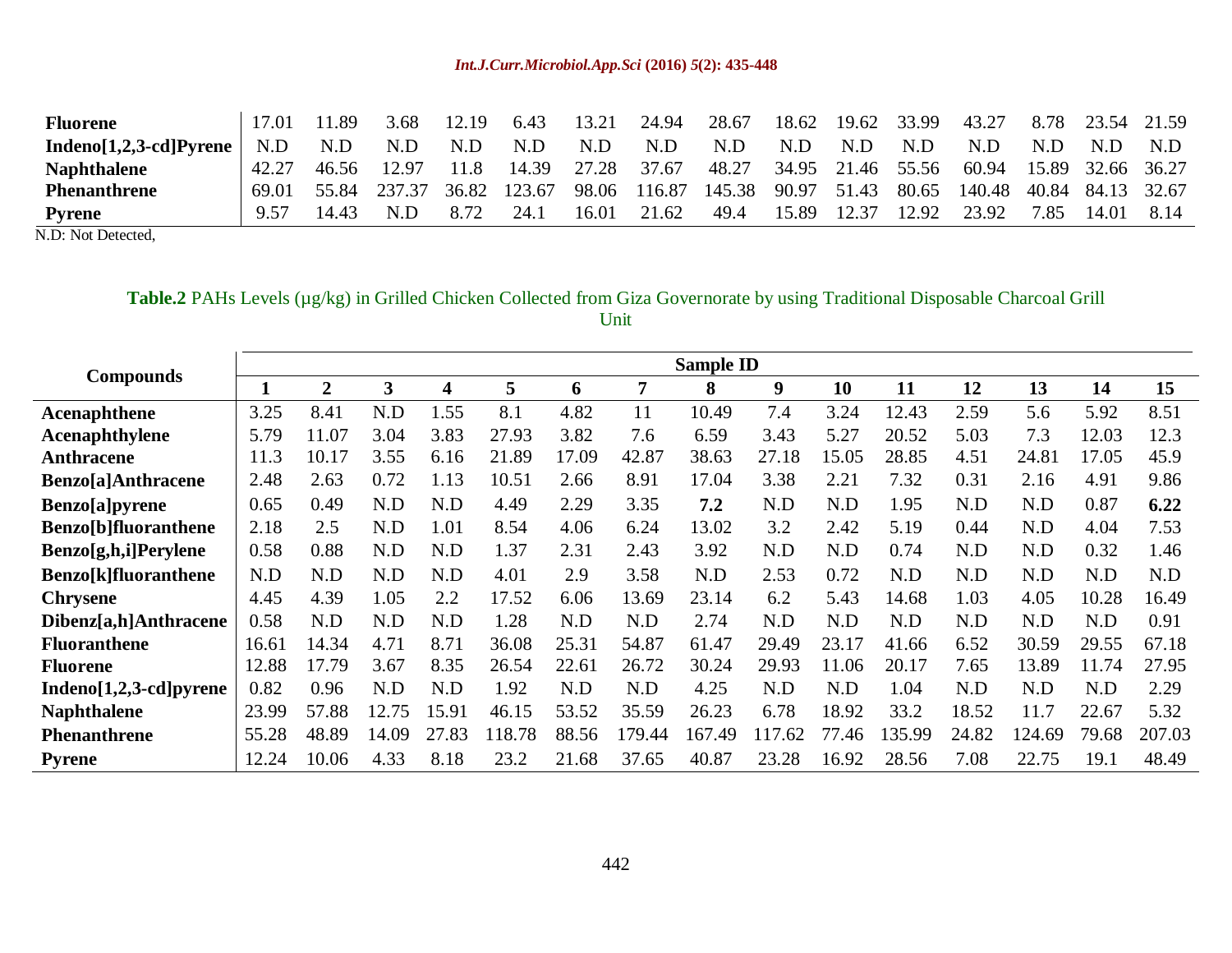|                              |        |       |       |       |       |       |        | <b>Sample ID</b> |       |       |        |       |       |       |       |
|------------------------------|--------|-------|-------|-------|-------|-------|--------|------------------|-------|-------|--------|-------|-------|-------|-------|
| <b>Compounds</b>             | 16     | 17    | 18    | 19    | 20    | 21    | 22     | 23               | 24    | 25    | 26     | 27    | 28    | 29    | 30    |
| Acenaphthene                 | 12.43  | 3.43  | 1.3   | 2.14  | 5.16  | 2.64  | 8.95   | 5.9              | 5.97  | 5.34  | 11.2   | 4.27  | 3.7   | 2.66  | 5.95  |
| Acenaphthylene               | 22.89  | 7.2   | 1.6   | 3.24  | 9.18  | 3.98  | 17.41  | 9.56             | 17.95 | 11.39 | 20.83  | 7.09  | 9.23  | 4.03  | 18.27 |
| <b>Anthracene</b>            | 40.56  | 15.59 | 2.5   | 4.54  | 18.79 | 11.39 | 30.61  | 18.34            | 20.73 | 25.57 | 44.68  | 11.61 | 13.34 | 8.63  | 21.66 |
| Benzo[a]Anthracene           | 9.14   | 2.09  | 0.43  | 1.04  | 2.44  | 2.15  | 9.77   | 6.44             | 7.33  | 6.52  | 10.21  | 2.02  | 2.27  | 1.99  | 10.2  |
| <b>Benzo</b> [a]Pyrene       | 6.48   | 1.82  | N.D   | N.D   | N.D   | 1.36  | 4.05   | 3.33             | 2.8   | 2.58  | 5.2    | 1.42  | N.D   | N.D   | 3.82  |
| <b>Benzo</b> [b]Fluoranthene | 7.08   | 1.56  | 0.57  | 1.42  | 2.22  | 2.44  | 7.17   | 5.28             | 6.09  | 5.19  | 8.82   | 2.01  | 2.02  | 2.1   | 6.84  |
| Benzo[g,h,i]Perylene         | 1.49   | 0.78  | N.D   | N.D   | N.D   | N.D   | 1.87   | 1.48             | N.D   | 1.06  | 1.87   | N.D   | N.D   | N.D   | N.D   |
| <b>Benzo</b> [k]Fluoranthene | N.D    | N.D   | N.D   | N.D   | N.D   | N.D   | N.D    | N.D              | N.D   | N.D   | N.D    | N.D   | N.D   | N.D   | N.D   |
| <b>Chrysene</b>              | 13.75  | 3.86  | 0.52  | 1.87  | 4.69  | 4.5   | 14.26  | 8.46             | 12.33 | 10    | 17.64  | 3.02  | 4.77  | 4.25  | 14.34 |
| Dibenz[a,h]Anthracene        | 0.82   | 0.49  | N.D   | N.D   | N.D   | N.D   | 1.03   | N.D              | N.D   | N.D   | 0.89   | N.D   | N.D   | N.D   | N.D   |
| <b>Fluoranthene</b>          | 55.35  | 18.99 | 4.15  | 6.33  | 21    | 17.3  | 42.01  | 25.23            | 28.05 | 34.73 | 58.62  | 13.21 | 14.93 | 13.6  | 29.6  |
| <b>Fluorene</b>              | 31.95  | 8.97  | 3.28  | 4.84  | 19.12 | 8.73  | 23.56  | 17.6             | 21.92 | 15.02 | 30.97  | 10.7  | 13.43 | 7.24  | 16.93 |
| Indeno[1,2,3-cd]Pyrene       | 2.13   | 0.97  | N.D   | N.D   | N.D   | N.D   | 2.3    | 2.1              | N.D   | 1.66  | 2.36   | N.D   | N.D   | N.D   | 1.81  |
| <b>Naphthalene</b>           | 34.15  | 22.64 | 3.9   | 12.68 | 22.54 | 2.64  | 26.47  | 9.47             | 21.06 | 17.1  | 31.8   | 14.54 | 13.78 | 1.29  | 19.97 |
| <b>Phenanthrene</b>          | 176.66 | 70.94 | 12.19 | 19.9  | 77.33 | 54.88 | 128.34 | 75.96            | 97.3  | 103.9 | 189.02 | 45.72 | 54.28 | 43.51 | 85.56 |
| <b>Pyrene</b>                | 37.85  | 13.81 | 7.63  | 7.97  | 18.49 | 13.78 | 28.88  | 18.72            | 18.62 | 21.97 | 40.49  | 10.89 | 15.02 | 10.16 | 20.29 |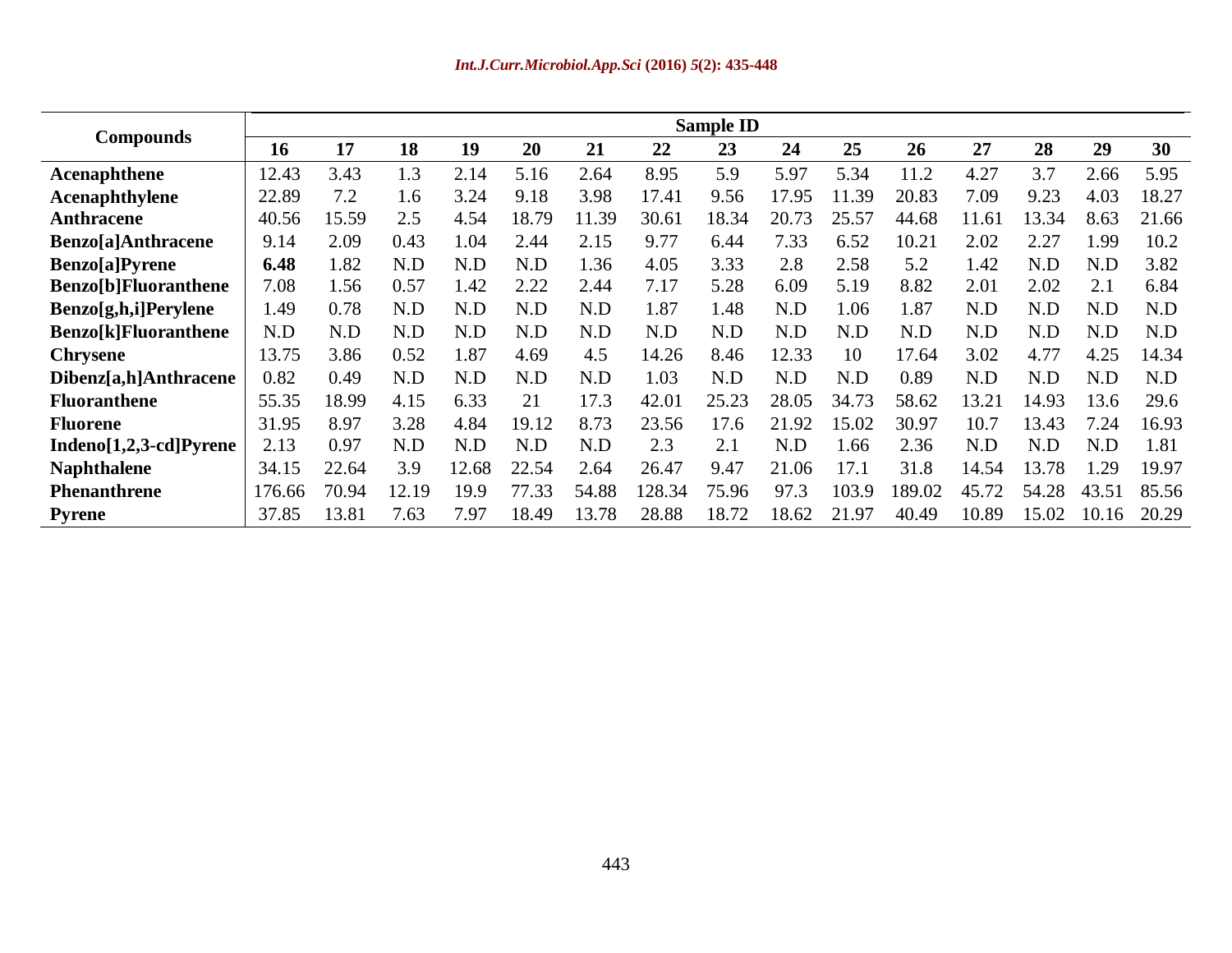| <b>Sample ID</b> |                | <b>Sum of 7 Carcinogenic</b><br>EU PAHs in term of Benzo[a]Pyrene<br>$(\mu g/kg)$ |                | Sum of 16 PAHs<br>in term of Benzo[a]Pyrene ( $\mu$ g/kg) |
|------------------|----------------|-----------------------------------------------------------------------------------|----------------|-----------------------------------------------------------|
|                  | <b>Chicken</b> | <b>Meat</b>                                                                       | <b>Chicken</b> | <b>Meat</b>                                               |
| $\mathbf{1}$     | 1.79           | 0.20                                                                              | 2.03           | 0.63                                                      |
| $\overline{c}$   | 1.10           | 0.32                                                                              | 1.38           | 0.67                                                      |
| 3                | 0.07           | 5.98                                                                              | 0.15           | 7.18                                                      |
| $\overline{4}$   | 0.22           | 0.11                                                                              | 0.35           | 0.39                                                      |
| 5                | 7.92           | 5.75                                                                              | 8.44           | 6.44                                                      |
| 6                | 3.00           | 0.55                                                                              | 3.42           | 1.32                                                      |
| $\overline{7}$   | 4.92           | 0.85                                                                              | 5.72           | 1.51                                                      |
| 8                | 13.40          | 1.78                                                                              | 14.17          | 2.43                                                      |
| 9                | 0.69           | 0.65                                                                              | 1.18           | 1.14                                                      |
| 10               | 0.48           | 0.12                                                                              | 0.78           | 0.36                                                      |
| 11               | 3.32           | 0.16                                                                              | 3.91           | 0.59                                                      |
| 12               | 0.08           | 0.38                                                                              | 0.19           | 1.06                                                      |
| 13               | 0.22           | 0.09                                                                              | 0.68           | 0.28                                                      |
| 14               | 1.78           | 0.51                                                                              | 2.13           | 0.93                                                      |
| 15               | 9.11           | 0.14                                                                              | 9.96           | 0.3                                                       |
| 16               | 9.16           | 0.17                                                                              | 9.95           | 0.46                                                      |
| 17               | 2.77           | 2.87                                                                              | 3.08           | 3.26                                                      |
| 18               | 0.10           | 0.07                                                                              | 0.16           | 0.14                                                      |
| 19               | 0.25           | 0.41                                                                              | 0.35           | 0.62                                                      |
| 20               | 0.47           | 0.09                                                                              | 0.83           | 0.23                                                      |
| 21               | 1.82           | 0.18                                                                              | 2.04           | 0.43                                                      |
| 22               | 7.01           | 1.08                                                                              | 7.61           | 1.64                                                      |
| 23               | 4.72           | 0.56                                                                              | 5.08           | 0.93                                                      |
| 24               | 4.16           | 0.34                                                                              | 4.58           | 0.62                                                      |
| 25               | 3.93           | 0.46                                                                              | 4.41           | 0.72                                                      |
| 26               | 8.24           | 1.13                                                                              | 9.09           | 1.8                                                       |
| 27               | 1.82           | 1.14                                                                              | 2.05           | 1.77                                                      |
| 28               | 0.43           | 0.20                                                                              | 0.69           | 0.36                                                      |
| 29               | 0.41           | 1.11                                                                              | 0.58           | 1.59                                                      |
| 30               | 5.72           | 0.45                                                                              | 6.13           | 0.72                                                      |

**Table.3** Represent the Sum of 7 Pahs And 16 Pahs in Term Of Benzo[A] Pyrene in Grilled Chicken and Meat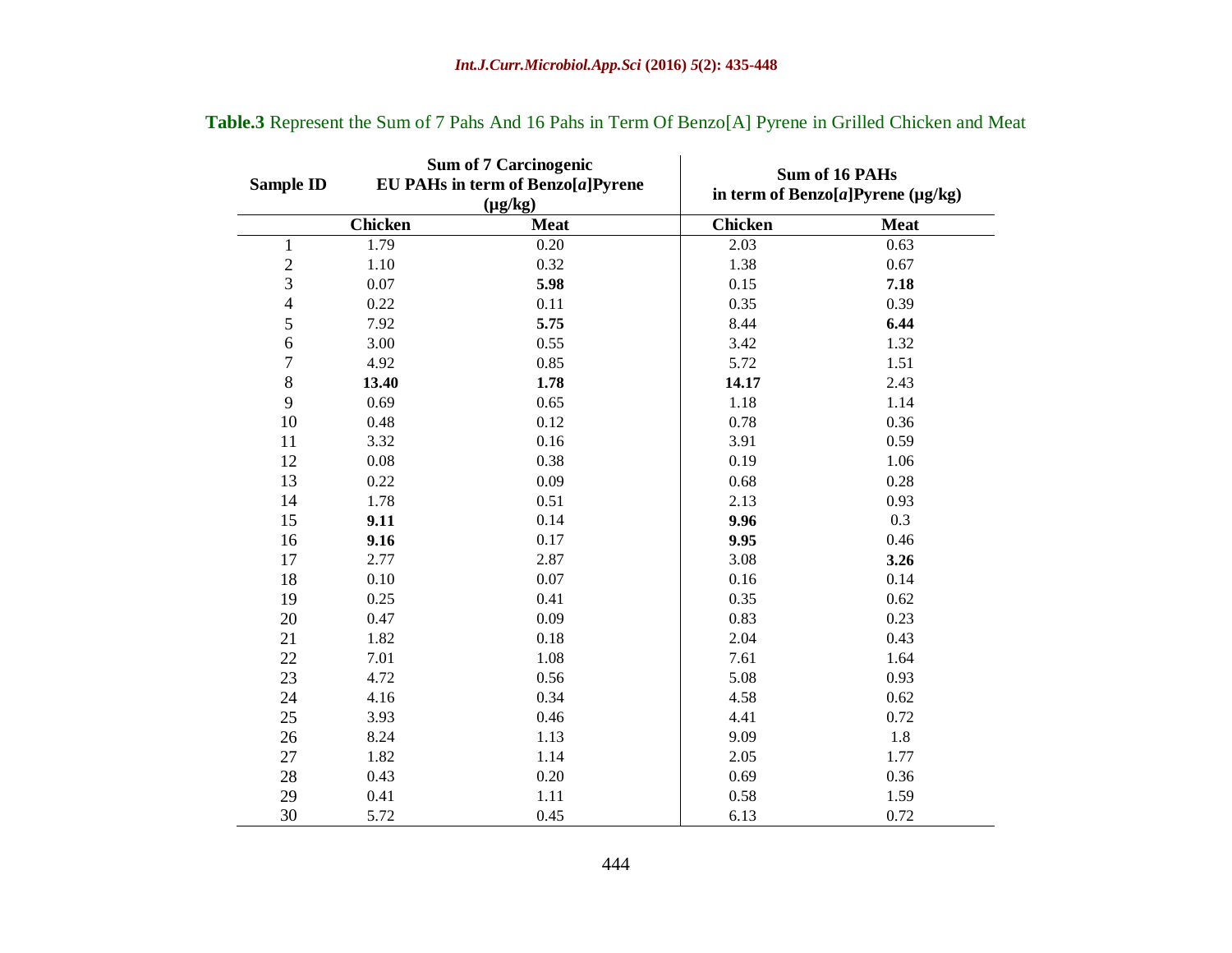|                            |                                   | <b>Meat</b>                      |                    |                                  | <b>Chicken</b>                   |                    |
|----------------------------|-----------------------------------|----------------------------------|--------------------|----------------------------------|----------------------------------|--------------------|
|                            | <b>Charcoal</b>                   | <b>Electric</b>                  |                    | <b>Charcoal</b>                  | <b>Electric</b>                  |                    |
| <b>Compounds</b>           | <b>Mean Conc.</b><br>$(\mu g/kg)$ | <b>Mean Conc.</b><br>$\mu$ g/kg) | <b>Reduction %</b> | <b>Mean Conc.</b><br>$\mu$ g/kg) | <b>Mean Conc.</b><br>$\mu$ g/kg) | <b>Reduction %</b> |
| Acenaphthene               | $16.58 \pm 20$                    | $2.42 \pm 17$                    | 85%                | $15.07 \pm 13$                   | $1.34 \pm 12$                    | 91%                |
| Acenaphthylene             | $21.06 \pm 4$                     | $2.63 \pm 10$                    | 88%                | $15.02 \pm 12$                   | $1.58 \pm 10$                    | 89%                |
| Anthracene                 | $29.24 \pm 2$                     | $0.9 \pm 14$                     | 97%                | $71.81 \pm 1$                    | $0.67 + 9$                       | 99%                |
| Benzo[a]Anthracene         | $7.02 \pm 15$                     | N.D                              | 100%               | $17.68 \pm 10$                   | $0.22 + 9$                       | 99%                |
| Benzo[a]Pyrene             | N.D                               | N.D                              | ------             | $6.89 \pm 7$                     | N.D                              | 100%               |
| Benzo[b]Fluoranthene       | $2.84 + 9$                        | N.D                              | 100%               | $15.49 \pm 3$                    | N.D                              | 100%               |
| $Benzo[g,h,i]$ Perylene    | N.D                               | N.D                              |                    | $3.55 \pm 6$                     | N.D                              | 100%               |
| Benzo[k]Fluoranthene       | N.D                               | N.D                              |                    | N.D                              | N.D                              | -----              |
| Chrysene                   | $5 \pm 16$                        | N.D                              | 100%               | $23.42 \pm 6$                    | $0.2 + 9$                        | 99%                |
| Dibenz[a,h]Anthracene      | N.D                               | N.D                              | -----              | $1.62 \pm 3$                     | N.D                              | 100%               |
| Fluoranthene               | $30.94 \pm 3$                     | $2.81 \pm 10$                    | 91%                | $105.18 \pm 10$                  | $1.55 \pm 3$                     | 99%                |
| Fluorene                   | $61.9 \pm 17$                     | N.D                              | 100%               | $51.83 \pm 17$                   | N.D                              | 100%               |
| Indeno $[1,2,3$ -cd]Pyrene | N.D                               | N.D                              | -----              | $3.02 \pm 17$                    | N.D                              | 100%               |
| Naphthalene                | $65.49 \pm 27$                    | $9.92 \pm 24$                    | 85%                | $34.82 \pm 5$                    | $5.8 \pm 19$                     | 83%                |
| Phenanthrene               | $101.98 \pm 5$                    | $5.96 \pm 19$                    | 94%                | $230.79 \pm 12$                  | $4.89 \pm 1$                     | 98%                |
| Pyrene                     | $18.87 + 5$                       | $5.23 \pm 17$                    | 72%                | $66.48 \pm 8$                    | $3.55 \pm 2$                     | 95%                |
| $\Sigma$ 7PAHs             | 12.152                            | 0.022                            | 100%               | 0.990                            | 0.000                            | 99%                |
| $\Sigma16$ PAHs            | 13.425                            | 0.048                            | 99%                | 1.600                            | 0.038                            | 99%                |

N.D Not Detected, All data were expressed as means from at least two independent trails. mean number  $\pm$  RSD % (Relative standard deviation of replicates)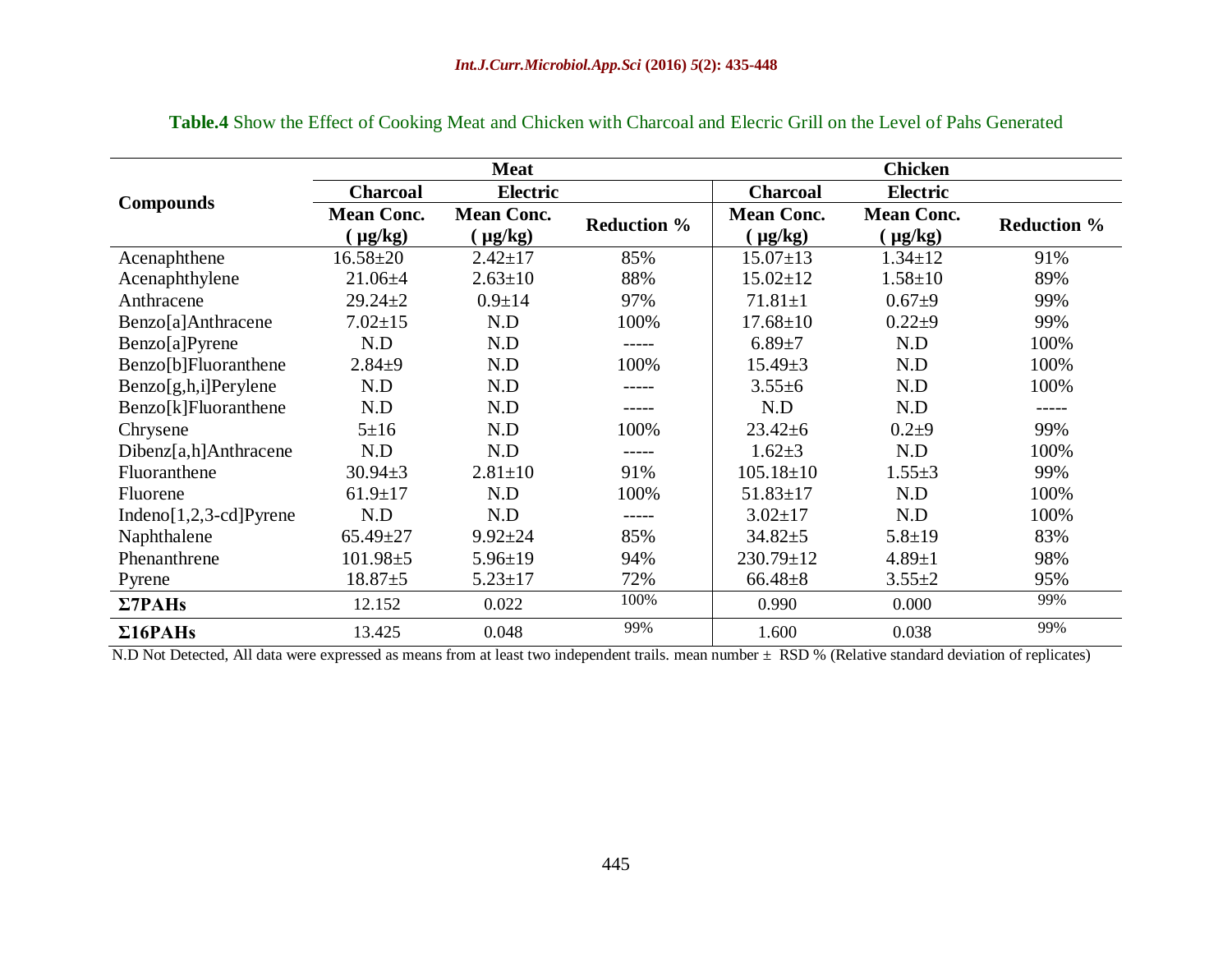|                                  |               | Grilled Meat (n=30) |                | Grilled Chicken (n=30) |
|----------------------------------|---------------|---------------------|----------------|------------------------|
|                                  | Range         | <b>Mean Conc.</b>   | Range          | <b>Mean Conc.</b>      |
| B[a]P                            | 2.42-4.48     | 0.36                | $0.49 - 7.20$  | 2.01                   |
| $\Sigma$ 7PAHs in term of B[a]P  | $0.07 - 5.98$ | 0.93                | $0.07 - 13.40$ | 3.30                   |
| $\Sigma$ 16PAHs in term of B[a]P | $0.14 - 7.18$ | 1.35                | $0.15 - 14.17$ | 3.70                   |

**Table.5** PAHs Concentration (µg/kg) in Term of B[a]P in Egyptian Charcoal Grilled Meat and Chicken Samples

**Table.6** Estimated Daily Intake in Term Benzo[a]Pyrene (ng/ kg body per weight per day)

|                                  | <b>Grilled Meat</b> |      | <b>Grilled Chicken</b> |             |  |  |
|----------------------------------|---------------------|------|------------------------|-------------|--|--|
|                                  | <b>Maximum</b>      | Mean | <b>Maximum</b>         | <b>Mean</b> |  |  |
| B[a]P                            | 2.46                | 0.20 | 3.28                   | 0.89        |  |  |
| $\Sigma$ 7PAHs in term of B[a]P  | 3.29                | 0.52 | 6.11                   | 1.50        |  |  |
| $\Sigma$ 16PAHs in term of B[a]P | 3.95                | 0.74 | 6.46                   | .69         |  |  |

The results in table 6 showed that the maximum and mean Estimated Daily Intake in term of Benzo(a)Pyrene (ng/ kg body weight per day) for both meat and chicken by Egyptian Adult. Food consumption rates selected based on the consumption data issued by WHO (20)which is relatively within the same range of the Egyptian food balance sheet issued by economic affairs sector, ministry of agriculture (EFBS, 2008).

According to JECFA (WHO, GENEVA 2006), the estimated exposure limit for Benzo(a)Pyrene was 4.0 ng/kg body weight per day and the maximum limit was 10 ng/Kg body weight per day (estimates for Benzo(a)Pyrene as a marker for polycyclic aromatic hydrocarbons PAHs).

The results showed that, the mean Estimated Daily intake Benzo(a)Pyrene for adults of 70kg average weight was 0.2 ng/ kg body weight per day ( 5% of Estimated exposure limit by JECFA) and the maximum reaching was 2.46 ng/ kg body weight per day (24% of the estimated maximum limit) for grilled meat. While for chicken the mean Estimated Daily intake Benzo(a)Pyrene was 0.89 ng/

kg body weight per (22.2% of estimated exposure limit by JECFA) and 3.28 ng/ kg body weight per day (32% of the estimated maximum limit).

However for  $\Sigma$ 7PAHs in term of B(a)P, Estimated exposure limit in term of  $B(a)P$ was 6.38 ng/kg body weight per day for meat ( 160% of Estimated expo-sure limit by JECFA) and 9.27 ng/kg body weight per day for meat ( 232% of Estimated exposure limit by JECFA) for chicken.

The mean intake values obtained in this study were lower compared to estimates for EU countries; however, the results show that, for sum of seven carcinogenic PAHs in term of  $B(a)P$ , the intake may be significant and exceed than the aver-age value by 1.6 and 2.3 times meat and chicken respectively.

The present study showed the efficient role of traditional charcoal grill on contamination of the investigated foodstuffs by different levels of individuals PAHs where, grilled chicken record the higher Benzo(a)Pyrene concentration compared with grilled meat due to the fact that pyrolysis of fat that drops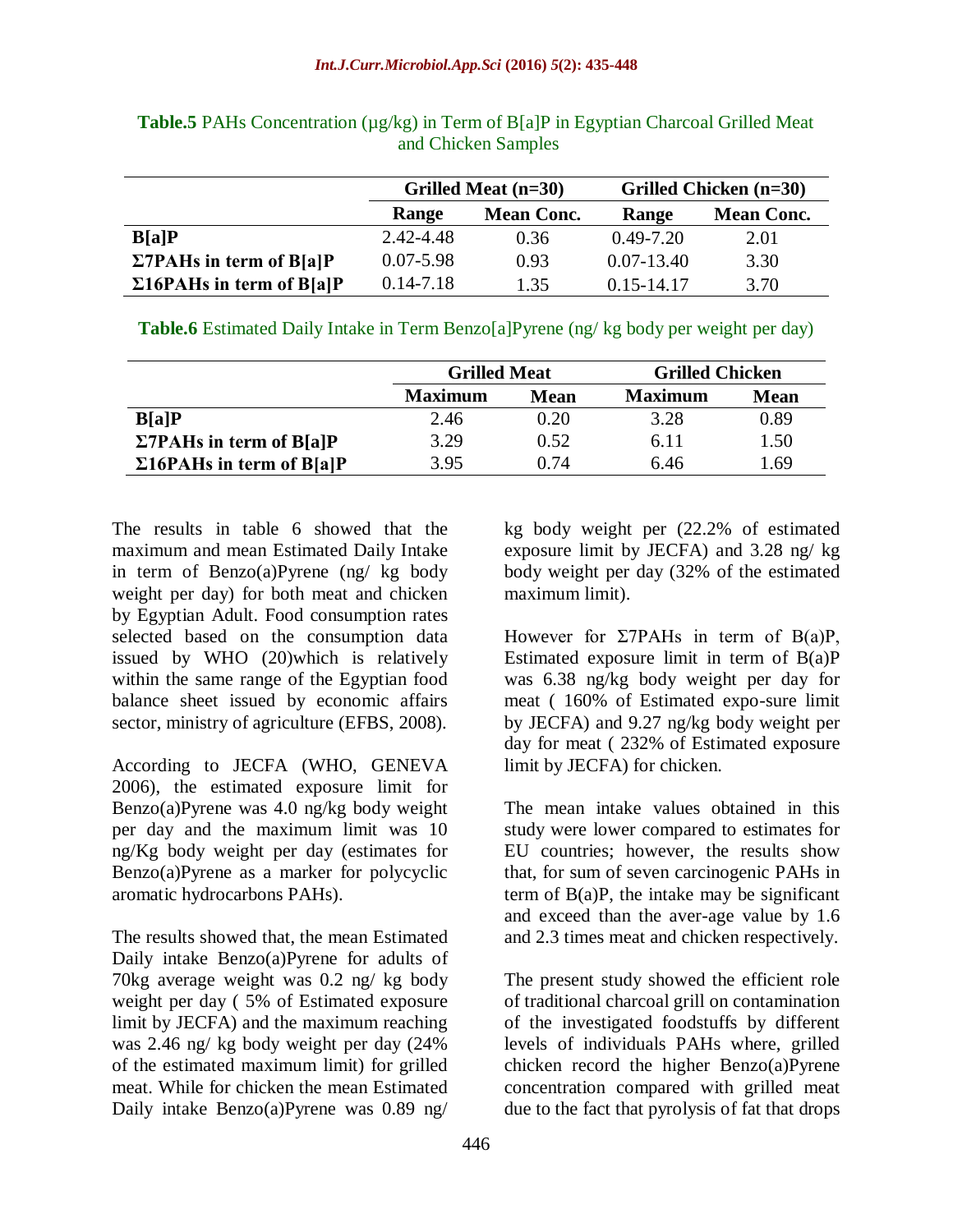in chicken was greater than meat samples. Also cooking via traditional charcoal grill produce high level of individuals PAHs of both meat and chicken while electric grill is much lower level of PAHs were detected.

The mean intake values obtained in this study were lower compared to estimates for EU countries; however, the results show that, for sum of seven carcinogenic PAHs in term of  $B(a)P$ , the intake may be significant and exceed than the aver-age value by 1.6 and 2.3 times meat and chicken respectively

These results proved that it is recommended to use electric grill instead of traditional charcoal grill in order to reduce the contamination of meat and chicken where the level of contamination reached to 100% for both EU 7 carcinogenic PAHs and total 16 PAHs in term of B(a)P.

# **References**

- Agerstad, M.J. and Skog, K. 2005. Review genotoxicity of heat-processed foods. Mutat. Res. 574: 156–172.
- Abou-Arab, A.A.K, M.A Abou-Donia., F.M El-Dars., O.I Ali., and Hossam Goda A. 2014. Detection of polycyclic aromatic hydrocarbons levels in Egyptian meat and milk after heat treatment by Gas chromatographymass spectrometry. Int. J. Curr. Microbiol. Appl. Sci. 3,7:294-305.
- Chen, J. and Chen S. 2005. Removal of polycyclic aromatic hydrocarbons by low-density polyethylene from liquid model and roasted meat. Food Chem. 90: 461-469.
- Commission regulation (EC) No. 333/2007.laying down the methods of sampling and analysis for the official control of the levels of lead, cadmium, mercury, inorganic tin, 3- MCPD, and polycyclic aromatic

hydro-carbons in foodstuffs. Vol. 038 P. 175 - 184 (2007).

- Egyptian Food Balance Sheet (EFBS)issued by economic affairs sector, Central Administration for Agricultural Planning, Ministry of Agriculture (2008).
- Elbadry N. 2010. Effect of Householf Cooking Method and Food Additives on Polycyclic Aromatic Hydrocarbons (PAHs) formation in Chicken meat. World Appl. Sci. J. (9): 963-974.

Falcó, G., A. Bocio, J.M. Lobet, Domingo J.L. 2005. Daily intake of polychlorinated dibenzo-pdioxins/polychlorinated dibenzofurans (PCDD/PCDFs) in foodstuffs consumed in Tarragona, Spain: a review of recent studies (2001–2003) on human PCDD/PCDF exposure through the diet. J. Environ. Res. 97: 1-9.

- International Agency for Research on Cancer, (IARC).Some Nonheterocyclic Polycyclic Aromatic Hydrocarbons and Some Related Exposures, IARC Monographs on the Evaluation of Carcinogenic Risks to Humans. Vol. 92 (2005).
- Kalberlah, F., N. Frijus-Plessen and Hassauer M. 1995.Toxicological Criteria for the Risk Assessment of Polyaromatic Hydrocarbons (PAH) in Existing Chemicals. Part 1: The use of Equivalency Factors. Alt.Spect. 5: 231-237.
- Kazerouni, N., R. Sinha, H. Che-Han, A. Greenberg and Rothman N. 2001. Analysis of 200 food items for benzo[a]pyrene and estimation of its intake in an epidemiologic study. Food Chem. Toxicol. 39:423-436.
- Lin D., Y. Tu, and Zhu L. 2005. Concentrations and health risk of